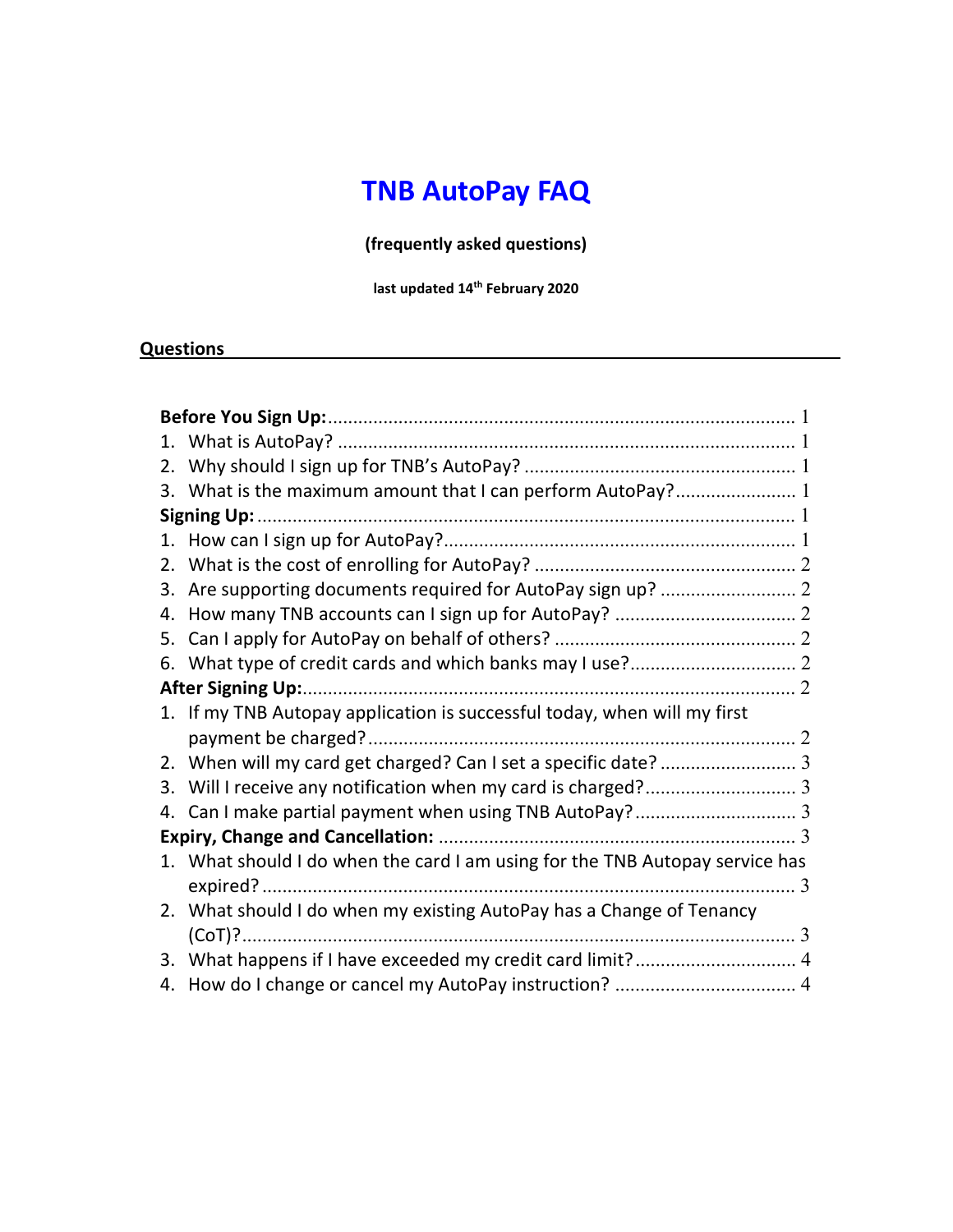### Before You Sign Up:

#### 1. What is AutoPay?

AutoPay automatically charges your TNB bills to your preferred credit card on a monthly basis, up to a monthly limit of RM5 000.

Return to **FAQList** 

- 2. Why should I sign up for TNB's AutoPay?
	- One-time hassle-free subscription to pay your monthly TNB bills
	- No service disconnection due to outstanding TNB bills
	- Additional credit card rewards

Return to FAQList

#### 3. What is the maximum amount that I can perform AutoPay?

You may enroll for AutoPay for TNB monthly electricity average bills of up to RM5000. For those with TNB bills above RM5000, you may make payment for the remaining balance via other payment channels. (Eg: Online payments, kiosks, etc)

Return to **FAQList** 

### Signing Up:

### 1. How can I sign up for AutoPay?

To sign up Autopay, kindly perform the following:

- 1. Print the AutoPay form at TNB Website or MyTNB Portal https://www.tnb.com.my/residential/payment-methods/ https://www.mytnb.com.my/payment-facilities/auto-payment
- 2. Fill up the AutoPay form (without debit/credit card number) and email to autopay@tnb.com.my
- 3. You will receive reply from autopay@tnb.com.my with Application Number
- 4. As the final security step before Autopay is activated, please call TNB Autopay direct line to provide full debit/credit card number
- 5. Please allow up to 7 working days for processing, you will receive a letter of notification upon successful activation of your Auto Pay subscription.
- Note: Due to security purpose, any application which provide full debit/credit card number via email will not be processed.

Return to FAQList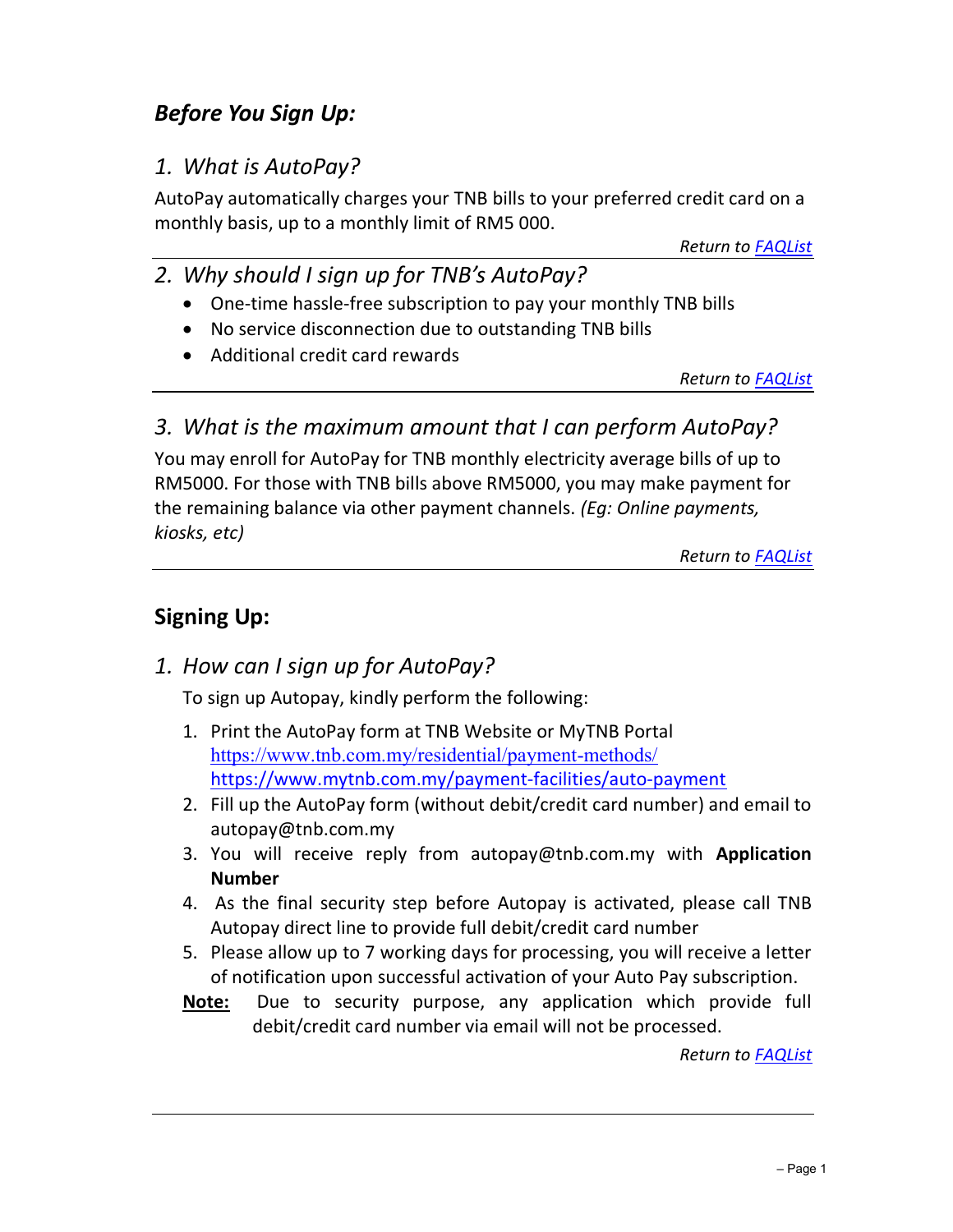## 2. What is the cost of enrolling for AutoPay?

There is no cost required to enroll for TNB AutoPay.

Return to FAQList

### 3. Are supporting documents required for AutoPay sign up?

No supporting documents are required to sign up for TNB's AutoPay feature.

Return to **FAQList** 

### 4. How many TNB accounts can I sign up for AutoPay?

You may register more than one TNB account under the same credit card for AutoPay, as long as the TNB monthly electricity average bills of up to RM5000.

Return to **FAQList** 

### 5. Can I apply for AutoPay on behalf of others?

Yes, however note that only the card holder may fill up the AutoPay application form.

Return to **FAQList** 

### 6. What type of credit cards and which banks may I use?

- A. Three (3) types of credit cards are accepted : VISA, MasterCard, AMEX.
- B. All local banks.

Return to FAQList

### After Signing Up:

1. If my TNB Autopay application is successful today, when will my first payment be charged?

The first payment be charged in the following week (Based on your total outstanding bill amount).

Return to **FAQList**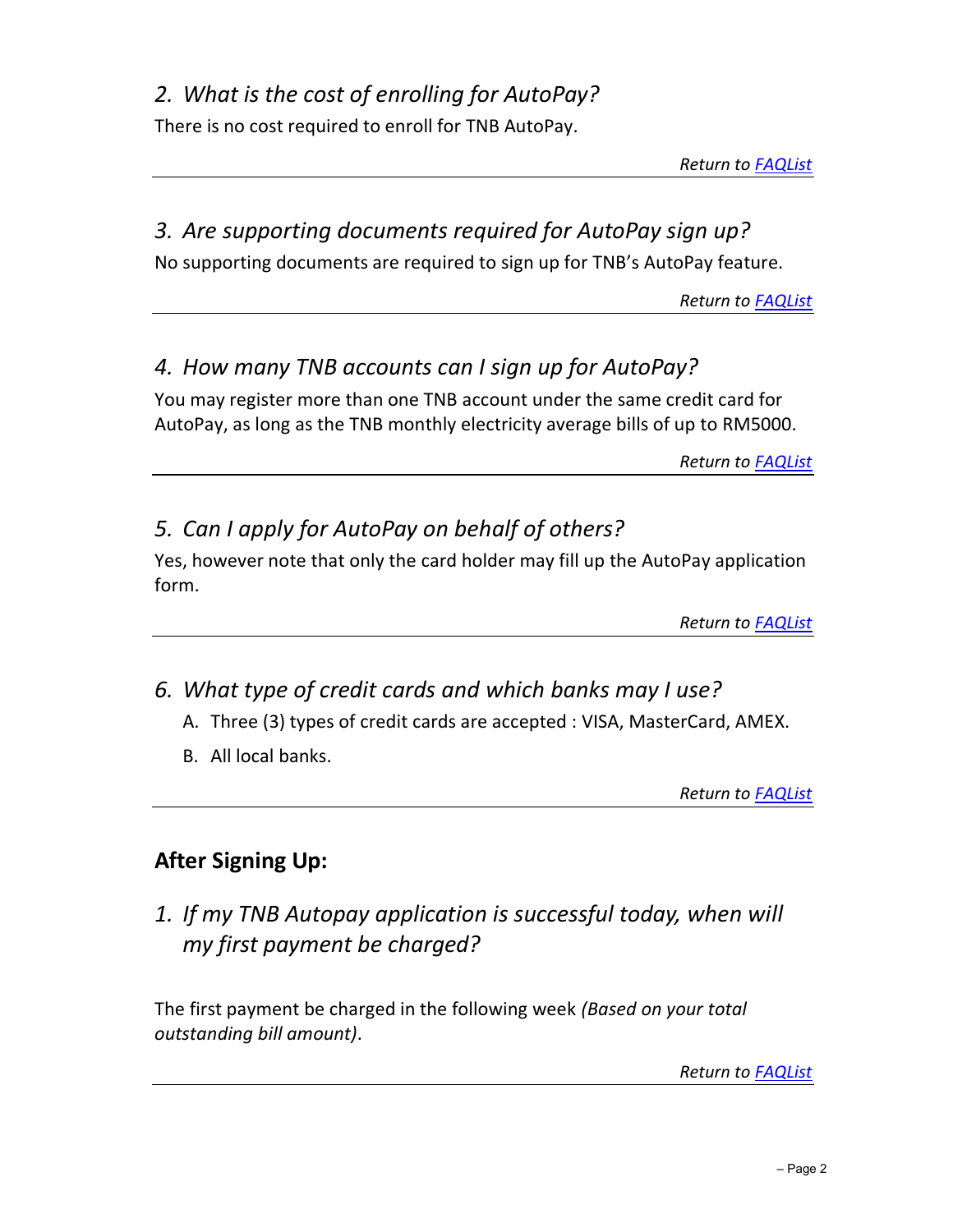### 2. When will my card get charged? Can I set a specific date?

Payment will be charged on a monthly basis once the TNB bill is issued. You may not set a specific billing date.

Return to **FAQList** 

### 3. Will I receive any notification from TNB when my card is charged?

No, there will not be any notification from TNB when your card is charged.

Return to FAQList

4. Can I make partial payment when using TNB AutoPay? No partial payment is allowed.

Return to FAQList

#### Expiry, Change and Cancellation:

### 1. What should I do when the card I am using for the TNB Autopay service has expired?

Please notify TNB on your credit card's latest expiry date by dropping an email to autopay@tnb.com.my. Also, liaise with your respective banks to ensure that there are no issues with your AutoPay transactions.

Return to FAQList

### 2. What should I do when my existing AutoPay has a Change of Tenancy (CoT)?

Please obtain the AutoPay form and under 'Type of Application', select Termination'. Then, submit the AutoPay form to us via email autopay@tnb.com.my.

Please allow up to 7 working days for processing, you will receive a letter of notification upon successful activation of your Auto Pay sign-up.

Note: The new account holder / owner will need to fill up a new AutoPay form separately to sign-up for AutoPay.

Return to FAQList